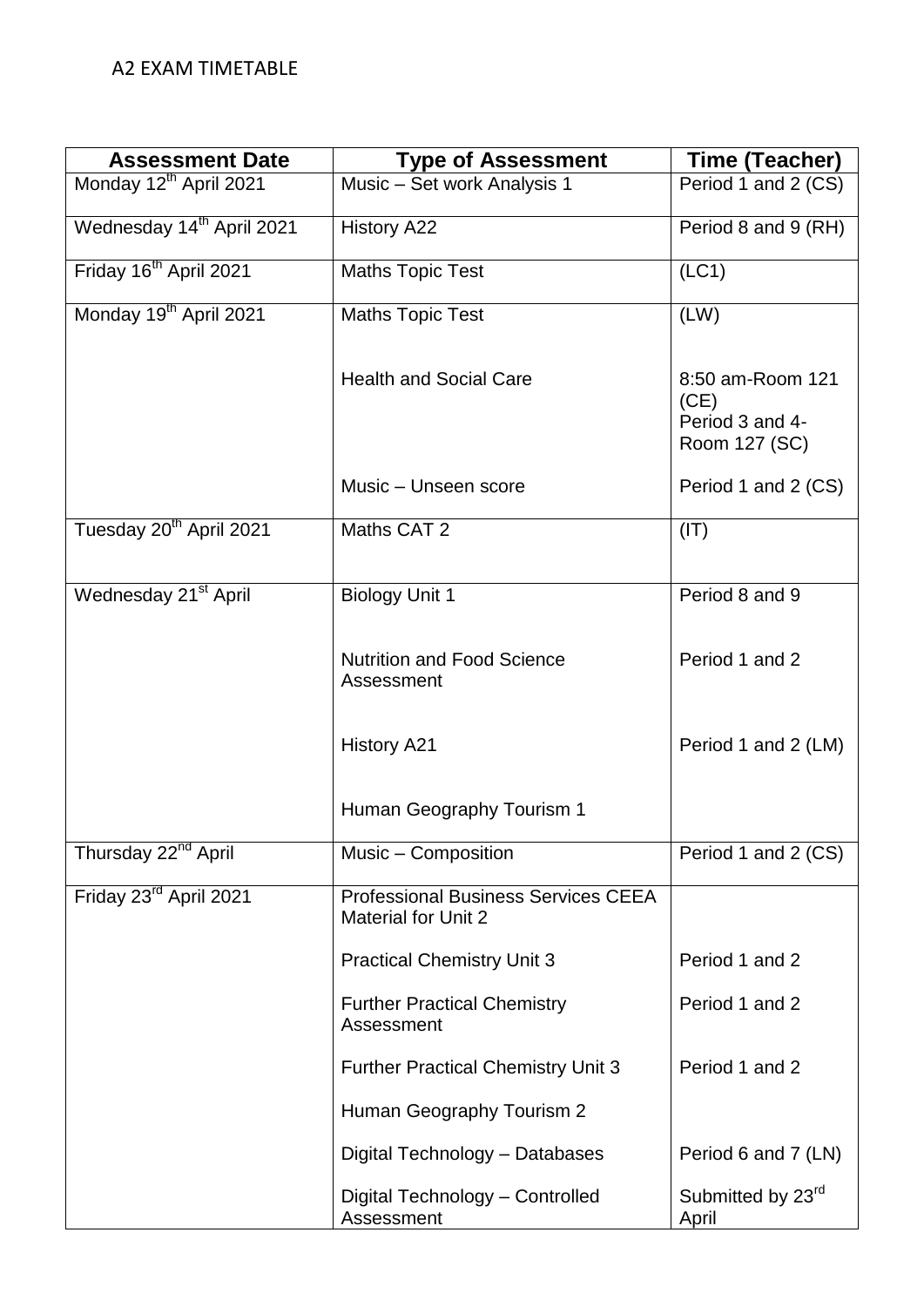|                                       | Music - Aural Assessment                                                    | Period 6 and 7 (HB)     |
|---------------------------------------|-----------------------------------------------------------------------------|-------------------------|
| Monday 26 <sup>th</sup> April 2021    | <b>Music Essay Assessment</b>                                               | Periods 8 and 9<br>(AF) |
| Tuesday 27 <sup>th</sup> April 2021   | <b>Physical Geography Coastal</b><br><b>Environments 1</b>                  |                         |
| Wednesday 28 <sup>th</sup> April 2021 | <b>Biology Unit 1</b>                                                       | Period 8 and 9          |
|                                       | <b>Chemistry Unit 1</b>                                                     | Period 2, 3 and 4       |
| Wednesday 28 <sup>th</sup> April 2021 | <b>Further Physical and Organic</b><br><b>Chemistry Unit 1 (Past Paper)</b> | Period 2, 3 and 4       |
|                                       | <b>Chemistry Unit 1 CCEA Past Paper</b>                                     | Period 2, 3 and 4       |
|                                       | <b>History A22</b>                                                          | Period 8 and 9<br>(RH)  |
| Thursday 29 <sup>th</sup> April 2021  | <b>Professional Business Services Unit 1</b>                                |                         |
|                                       | <b>Physical Geography Coastal</b><br><b>Environments 2</b>                  |                         |
|                                       | Music - Set work Analysis CCEA<br>assessment                                | Period 1 and 2 (CS)     |
| Friday 30 <sup>th</sup> April 2021    | <b>Maths Topic Test</b>                                                     | (LC1)                   |
|                                       | <b>Digital Technology</b>                                                   | Period 6 and 7 (RO)     |
| Tuesday 4 <sup>th</sup> May 2021      | Life and Health Science Unit 1                                              |                         |
| Wednesday 5 <sup>th</sup> May 2021    | <b>Chemistry Unit 1</b>                                                     | Period 2, 3 and 4       |
|                                       | <b>History A21</b>                                                          | Period 1 and 2 (LM)     |
|                                       | Human Geography Ethnic Diversity 1                                          |                         |
| Friday 7 <sup>th</sup> May 2021       | <b>Biology Unit 3 CCEA Assessment</b><br>Resource                           | Period 6 and 7          |
|                                       | Life and Health Science Unit 5                                              | Period 1 and 2          |
|                                       | Human Geography Ethnic Diversity 2                                          |                         |
|                                       | <b>Digital Technology</b>                                                   | Period 6 and 9          |